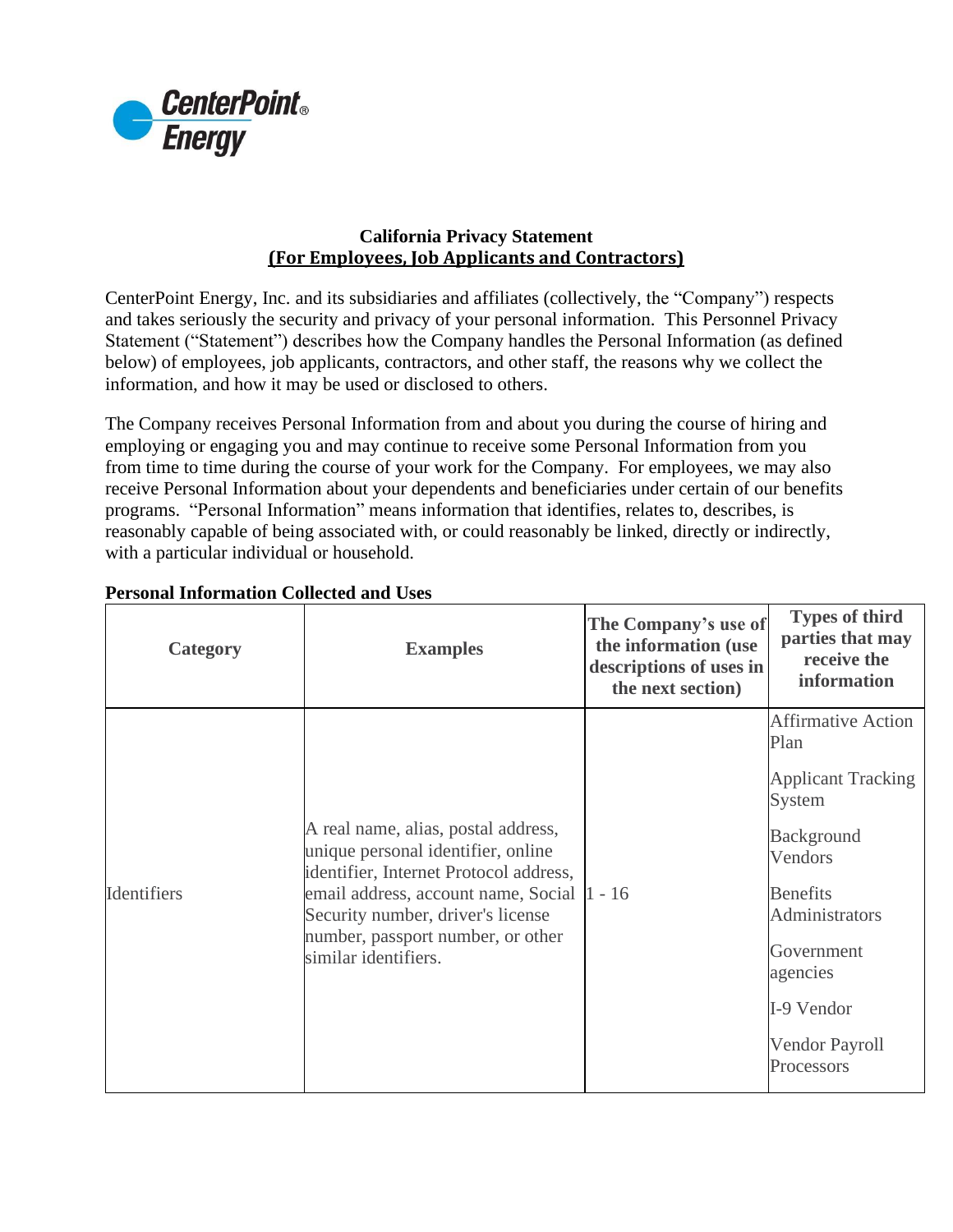

| <b>Category</b>                                                                               | <b>Examples</b>                                                                                                                                                                                                                                                                                                                                                                                                                                                                                                                                                                                   | The Company's use of<br>the information (use<br>descriptions of uses in<br>the next section) | <b>Types of third</b><br>parties that may<br>receive the<br>information                                                                                                                  |
|-----------------------------------------------------------------------------------------------|---------------------------------------------------------------------------------------------------------------------------------------------------------------------------------------------------------------------------------------------------------------------------------------------------------------------------------------------------------------------------------------------------------------------------------------------------------------------------------------------------------------------------------------------------------------------------------------------------|----------------------------------------------------------------------------------------------|------------------------------------------------------------------------------------------------------------------------------------------------------------------------------------------|
| Personal information<br>categories listed in the<br>California Customer<br>Code § 1798.80(e)) | A name, signature, Social Security<br>number, physical characteristics or<br>description, address, telephone<br>number, passport number, driver's<br>license or state identification card<br>number, insurance policy number,<br>education, employment, employment<br>history, bank account number, credit $ 1, 2, 4, 5, 10, 14$<br>Records statute (Cal. Civ. card number, debit card number, or<br>any other financial information,<br>medical information, or health<br>insurance information. Some<br>personal information included in this<br>category may overlap with other<br>categories. |                                                                                              | <b>Affirmative Action</b><br>Plan Vendor<br><b>Applicant Tracking</b><br>System<br>Background<br>Vendors<br><b>Benefits</b><br>Administrators<br><b>Payroll Processors</b><br>I-9 Vendor |
| Protected classification<br>characteristics under<br>California or federal law                | Age (40 years or older), race, color,<br>ancestry, national origin, citizenship,<br>religion or creed, marital status,<br>medical condition, physical or<br>mental disability, sex (including<br>gender, gender identity, gender<br>expression, pregnancy or childbirth<br>and related medical conditions),<br>sexual orientation, veteran or<br>military status, genetic information<br>(including familial genetic<br>information).                                                                                                                                                             | 1, 2, 4, 5, 10, 14                                                                           | <b>Affirmative Action</b><br>Plan Vendor<br><b>Applicant Tracking</b><br>System<br><b>Benefits</b><br>Administrators<br>Government<br>Agencies<br><b>Payroll Processors</b>              |
| Professional or<br>employment-related<br>information                                          | Current or past job history or<br>performance evaluations.                                                                                                                                                                                                                                                                                                                                                                                                                                                                                                                                        | 1, 2, 4, 5, 10, 14                                                                           | <b>Applicant Tracking</b><br>System<br><b>Background Vendor</b><br><b>Benefits</b><br>Administrators<br><b>Payroll Processors</b>                                                        |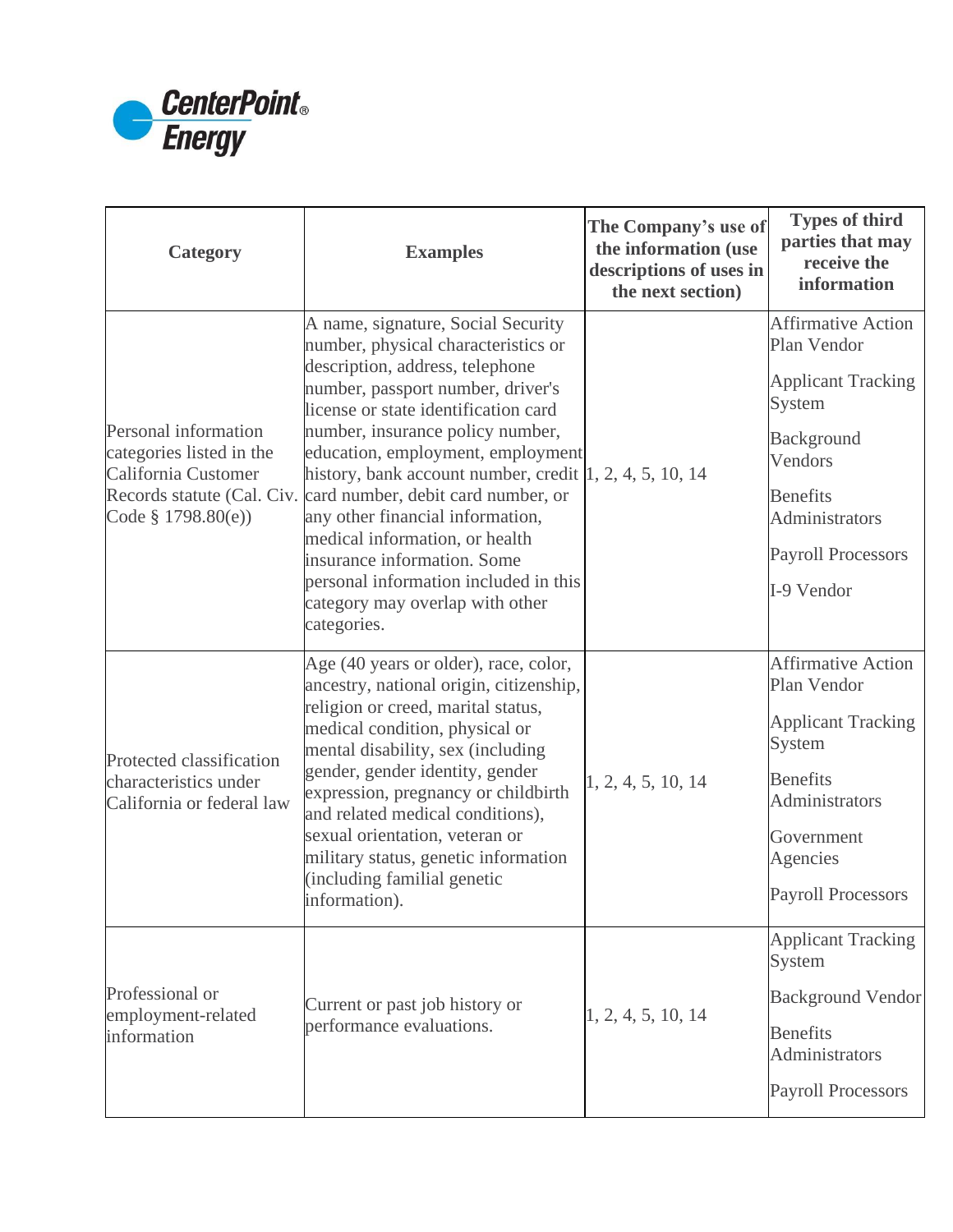

| Category                                                                                                                                                       | <b>Examples</b>                                                                                                                                                                                                                      | The Company's use of<br>the information (use<br>descriptions of uses in<br>the next section) | <b>Types of third</b><br>parties that may<br>receive the<br>information |
|----------------------------------------------------------------------------------------------------------------------------------------------------------------|--------------------------------------------------------------------------------------------------------------------------------------------------------------------------------------------------------------------------------------|----------------------------------------------------------------------------------------------|-------------------------------------------------------------------------|
| Non-public education<br>information (per the<br><b>Family Educational</b><br><b>Rights and Privacy Act</b><br>(20 U.S.C. Section 1232g,<br>34 C.F.R. Part 99)) | Education records directly related to<br>a student maintained by an<br>educational institution or party<br>acting on its behalf, such as grades,<br>transcripts, class lists, student<br>schedules, student identification<br>codes. |                                                                                              | <b>Applicant Tracking</b><br>System<br><b>Background Vendor</b>         |
| Inferences drawn from<br>other personal<br>information                                                                                                         | Profile reflecting a person's<br>preferences, characteristics, abilities, 1, 11, 12<br>and aptitudes.                                                                                                                                |                                                                                              | <b>Testing Centers</b>                                                  |

## **Purposes for Processing Your Personal Information**

The processing of your Personal Information enables the Company to perform its role as an employer and/or for the purposes of engaging you, including fulfilling its legal obligations under applicable laws and as necessary in connection with the Company's performance of its contractual and employment obligations to you. Without this information, it would not be possible for the Company to manage the workforce and meet applicable legal obligations. Certain Personal Information is processed by the Company for its business purposes, including, but not limited to:

- 1. recruiting and employee on-boarding;
- 2. payroll administration;
- 3. pension administration;
- 4. health administration/health insurance/benefits;
- 5. life insurance/benefits;
- 6. expense reimbursement and management;
- 7. contacting others in the event of an emergency;
- 8. making information available on the intranet and to facilitate communication between and among employees within the Company's affiliates and divisions;